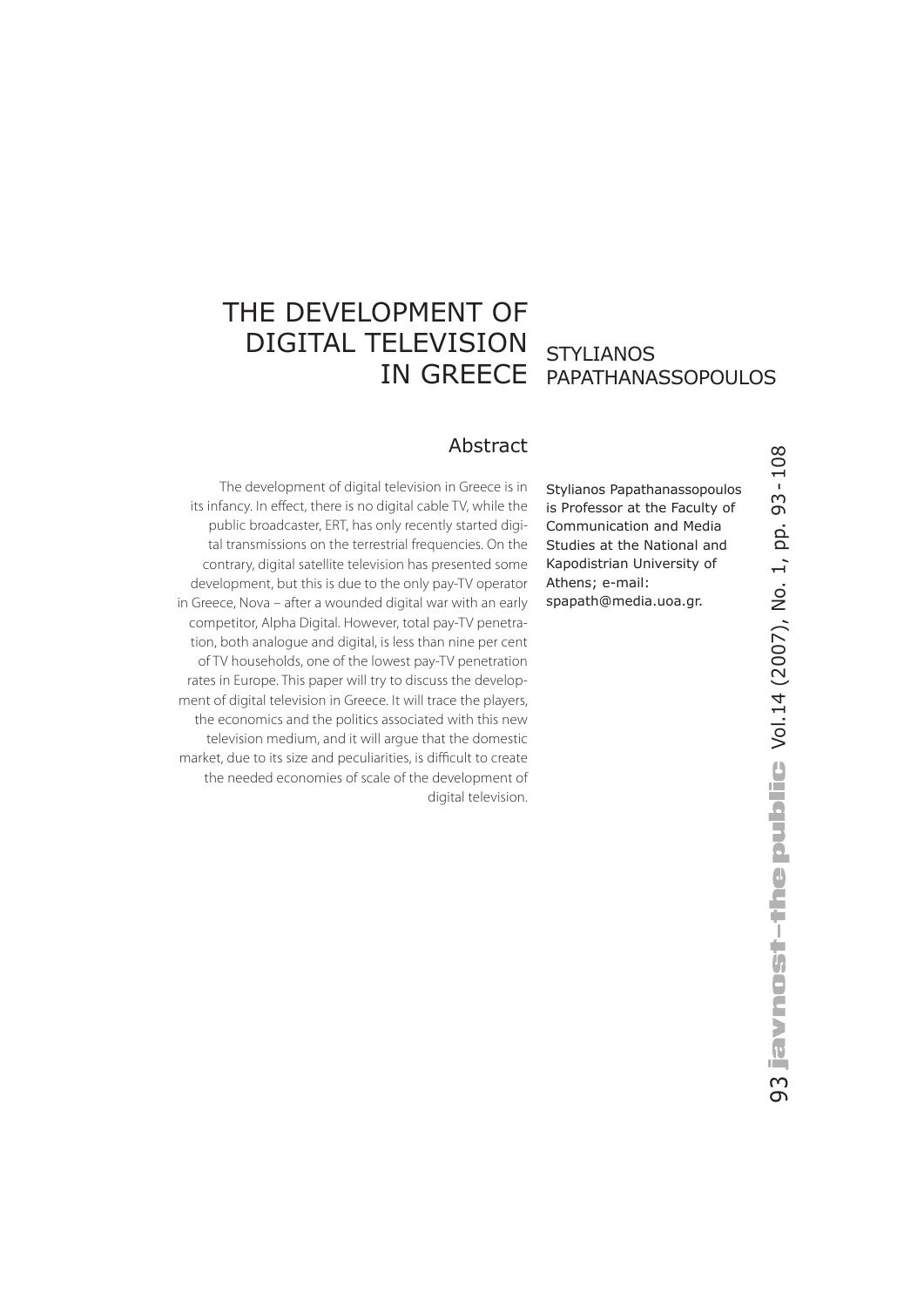#### Introduction

Political, social and economic conditions, population and cultural traits, physical and geographical characteristics usually influence the development of the media in specific countries, and give their particular characteristics. An additional factor, which may need to be considered for a better understanding of media structures, is that of media consumption and the size of a market. Across Europe there are some significant differences between countries when it comes to the penetration and consumption of the traditional media, such as the press and television. This too impacts on the range and development of the new media.

Although some other factors may play a part, it seems that political and socioeconomic conditions are those that mainly influence the development and the structure of most media systems.

The media sector in Greece shares some major characteristics with other Southern European countries (Hallin and Papathanassopoulos 2002) such as: low levels of newspaper circulation, a tradition of advocacy reporting, active role of privatelyowned media, politicisation of public broadcasting and broadcast regulation, and limited development of journalism as an autonomous profession. Probably, the most obvious distinction between is the low level of newspaper circulation and a corresponding importance of electronic private media. This is also related to the fact that private interests with political alliances control the private media and seek to use their media properties for political ends and ambitions. Thus, the break up of the state monopoly on broadcasting, the expansion of privately-owned media with wide reach did not only lead to a merciless competition, but also to new politicisation of the whole sector (Papathanassopoulos 2004).

The development of digital television in Greece seems to have followed a similar path. Without having formed the necessary structures to regulate the industry and realise the size of its market, TV and business interests tried to take advantage of the development of digital television, resulting in a "media war" while the consumers remained sceptical about the advantages of digital satellite television. This paper will try to discuss the development of digital television in Greece. It will trace the players, the economics and the politics associated with this new television medium, and it will argue that the domestic market, due to its size and peculiarities, is difficult to create the needed economies of scale of the development of digital television. But, as it will conclude this is also the fate of the small countries which cannot easily follow the developments in the larger countries.

## A Short Overview of the Greek Media System

The mass media in Greece are characterised by an excess in supply over demand since the foundation of the modern Greek state. In effect, it appears to be a kind of tradition in Greece, since there are more newspapers, more TV channels, more magazines and more radio stations than such a small market can support (Papathanassopoulos 2001).

The deregulation of the state broadcasting monopoly in the late 1980s has led to a radical transformation of the whole media sector. In fact, the Greek newspapers faced the biggest challenge in their history: increasing competition from electronic media and the need to harness the publishing tools offered by new technologies. For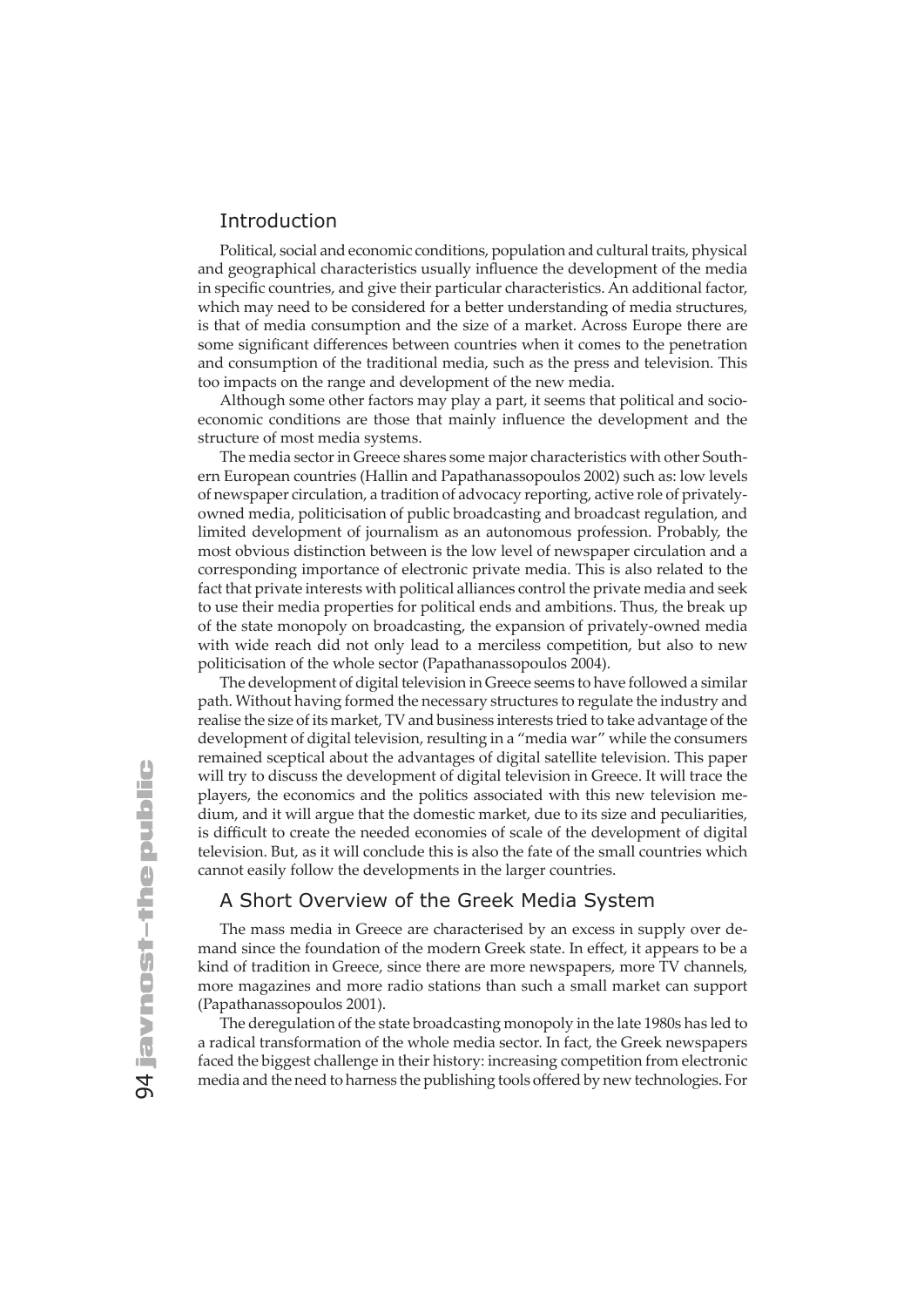newspapers these challenges required the reconsideration of traditional publishing goals and marketing strategies. However, the political affiliation of newspapers is always manifested in periods of intense political contention, including election periods. The magazine sector also witnessed a sharp decline in sales and it reacted by closing the old titles and publishing new ones with minor effects.

The broadcasting sector has undergone spectacular change: from a broadcasting environment with two public TV channels and four public radio stations, in the early 1990s, has led to an overcrowded environment compromising 160 private TV channels and 1200 private radio stations broadcast into an overcrowded landscape. In addition, Greece has undergone a broadcasting commercialisation, adopting a market-led approach, resulting to more channels, more advertising, more domestic productions and more program imports as well as more politics. And, as in other Mediterranean countries, the publishers and other business-oriented interests have impressively entered the broadcasting landscape.

On the other hand, the entry of private channels was disastrous for the public broadcaster, the Hellenic Broadcasting Corporation (ERT). In fact, few other public broadcasters in Europe have suffered as badly from the advent of private TV. In the fiscal year ending to June 2005, ERT posted a net loss of 28.6 million euros on turnover of 263.5 million. For the year ending to June 2006, turnover is forecast to rise by about 50 million euros. ERT's income comes from the license fees, which rose 31 percent this year to 4.2 euros a month, paid by every Greek household through monthly electricity bills and advertising which brings ERT only  $\epsilon$  30–35 million a year, accounting for about 10 percent of its income.

While the major political parties were climbing on and off the commercial bandwagon, they gave no real thought as how to regulate the sector. This resulted to an overcrowded, if not totally deregulated, media system. Since the mid 1990s, one notes various efforts, although without success, by the government of the day to regulate the sector (especially on radio and television licenses, advertising time, program quotas, protection of minors, and media ownership). But the TV and radio licenses have, up to the moment of writing, not been awarded yet. While the regulatory structure of Greek TV has remained hazy, the owners of the main commercial TV stations, who are also owners of newspapers, magazines, radio stations as well as businessmen in other sectors of the economy, have dominated the field.

In the past, the debate about the electronic state media in Greece before the deregulation of the broadcasting sector was focused on governmental control and interference in television news programs. Nowadays, the debate has been centred on the fact that the media sector has been concentrated in the hands of a few influential media and business magnates. The new audiovisual landscape is similar to printed press: there are too many stations for such a small market. In effect, all TV stations face severe financial problems.

As a result analysts wonder about the real motives of their owners. This situation is related to the fact, that Greece, like other Southern European states, entered late into "modernity" and has neither a strong civil society nor a strong market. The over-extended state, meanwhile, is considered by the private interests as the place to make business (e.g., public works), more than the market, which has remained underdeveloped. It is in this context that one can understand why the power of the media has increased so considerably, but not the power of the market (Mouzelis 1987; Papathanassopoulos 1990; Alivizatos 1986).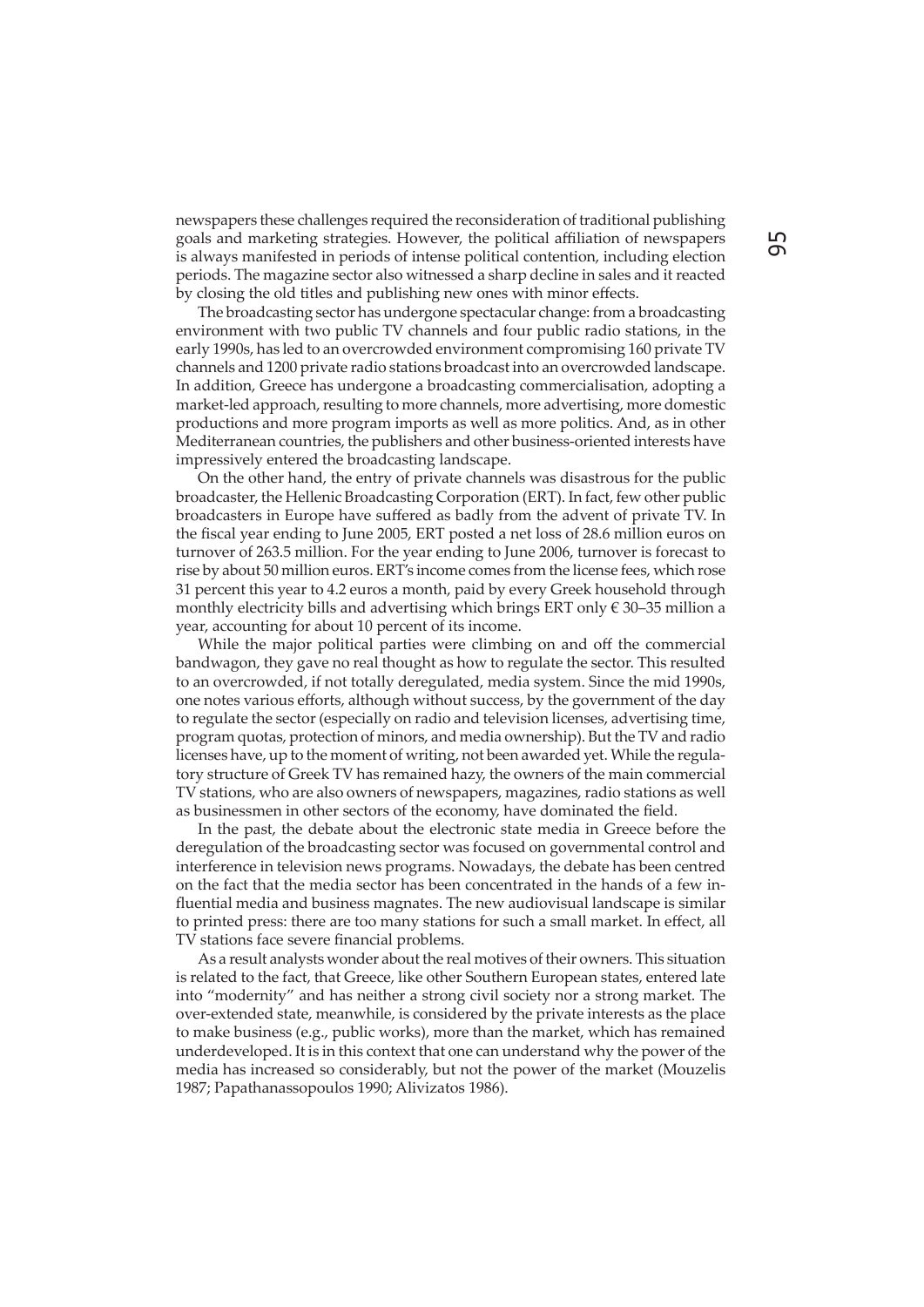The fact is that Greek broadcasting operates with no rules of the "game." Within sixteen years of TV deregulation, it has become clear that when "politics of the day" become the determinant factor in shaping the re-organisation of broadcasting, it was bound to produce less-than-ideal results and many side effects. Digital television provoked the interest of several television operators and other business interests in Greece. Probably this interest was caused due to the fact that terrestrial analogue pay-TV had found a niche in the domestic market, and the developments of digital television in Europe were seen as "gold rush" for the local media magnates, while once again did not take into consideration the reaction of the consumers.

### From Analogue Terrestrial Pay-TV to Digital Satellite TV

Analogue pay-TV, which nowadays reaches about the 70% of the Greek population, entered officially the Greek UHF frequencies on October 15, 1994 when the Greek Authorities gave their permission for the operation of Filmnet, the country's first pay-TV channel, owned by Multchoice/ Netmed Hellas and member of the Netmed NV group.<sup>1</sup> Netmed NV provides administrative and consulting services to the group, Netmed Hellas is the channel provider, Multichoice Hellas offers subscriber management services. For reasons of simplicity, we call the owners of Filmnet channels and later of Nova digital platform as Multichoice/ Netmed Hellas.

To enter the terrestrial TV universe of Greece, Multichoice/ Netmed Hellas leased one of ERT's UHF frequencies, offering a diet of blockbuster movies and live league soccer and basketball games.

In August 1996 Multichoice/ Netmed Hellas launched two additional pay-TV services, Supersport (sports) and K-TV (children, now supplied by Jetix TV), using and sharing a second frequency leased from the public broadcaster, ERT. In fact, Supersport is the first, and the only, terrestrial Greek sports channel. K-TV broadcasts daily from 9am to 3pm, after which time and on the same frequency Supersport takes over. The agreement between Multichoice/ Netmed Hellas and ERT caused various criticisms but after the approval of the Court and the regulatory body, the NBC, the contract became legal and in effect it is in law 2328 of 1995.

With the launch of the two new channels, Multichoice/ Netmed Hellas hoped to drive the number of its subscribers up to 200,000 by the end of 1996 (in 1995 it attracted 160,000 subscribers) as well as a further incentive for recruiting new subscribers. To do that Multichoice/ Netmed Hellas teamed up with leading Greek newspapers to offer free decoders to their viewers. With domestic and international football, basketball and other less-publicised sports in Greece such as tennis, rugby, baseball, snooker and motor racing as well as programming straight from the US sports network ESPN, Supersport aimed to increase its client-base from sports, mainly soccer, fans around the country. Thus, the "arm" of its programming strategy replied to offer three live soccer games of the Greek Premier League every week, the European basketball games of domestic popular teams as well as soccer games form the Premier Leagues of England, Holland, Spain, Germany, and Latin America. As concerns movies, Filmnet features at least one premiere daily and all films have Greek subtitles. It has exclusive pay television rights all the major Hollywood movie studios. In addition to featuring movies from Greece and around the world, FilmNet also offers popular series, "behind the scenes" news and all the major cinema, television and music events such the Oscars, Emmy and Grammy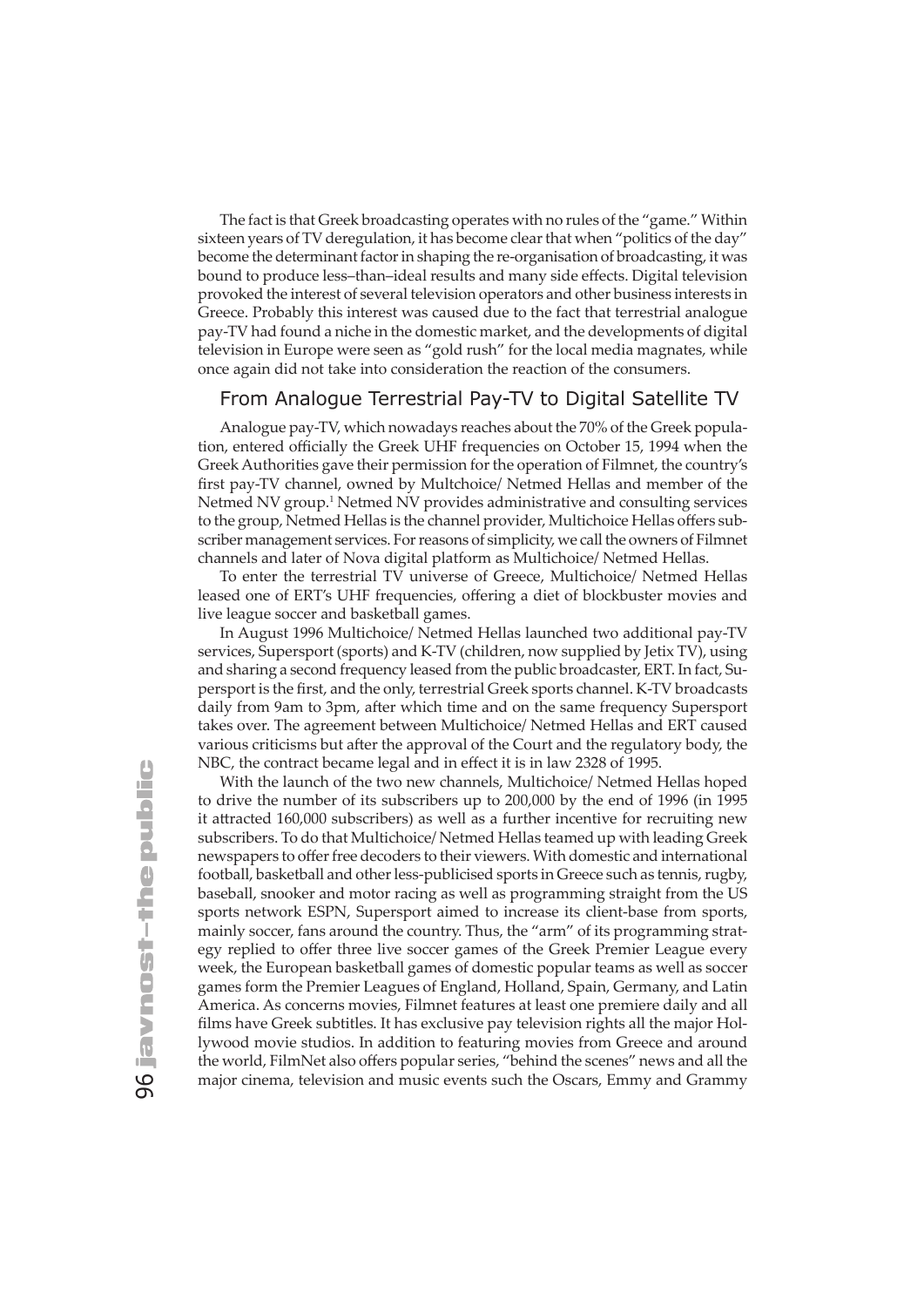awards. FilmNet also actively supports the Greek film industry by co-producing local feature films.

By and large, Multichoice/ Netmed Hellas adopted and implemented an aggressive marketing policy by acquiring the TV rights of soccer and basketball games and premier films. In effect, the number of subscribers reached the 290.000 in 2000. Since the international environment was in favour of the development of digital television, the company decided to enter the digital age without, however, abandoning its terrestrial analogue frequencies.

At the edge of the new century, digital satellite television seemed to be the new "love affair" not for Greek viewers, but for the private television companies and their owners. The latter considered that digital satellite television based on subscriptions would be a "New El Dorado." But this "love affair" resulted to a "media war" with "heavy casualties" to all.

In fact, the story of Greek digital satellite television starts in March 1998, when Multichoice/ Netmed Hellas announced its intentions to "go ahead" with its own digital platform, called Nova. But a day before this announcement, the then socialist government was openly in favour of a single satellite platform, in which all the interested parties, both private and public (e.g., OTE, ERT) could participate and announced that it will pass a new law on pay and digital TV services. In effect, after pressures by the shareholders of Multichoice Hellas (Netmed NV, Teletypos)<sup>2</sup>, the government presented to the Parliament its proposals in June 1998. The proposals of the government, as expected, became law in October 1998 (see also Iosifides 2001). The new law on "the provision of subscription of broadcasting services and related regulations," the so-called law 2644 of 1998 (Government Gazette 1998) attempted to cover all aspects of subscription broadcasting services, not only of satellite and digital television services. The main points of the law were:

- 1. The "owner of a pay-TV license" should be a "public limited company" with named shares apart from foreign companies specialised on broadcasting activities as well as those companies which are on the stock market. The "owner" can acquire only one pay-TV license, but its participation on a terrestrial pay-TV company cannot exceed the 40% of its capital. There is no limitation for a digital pay-TV company.
- 2. Each channel which will be broadcast via the owner's bouquet of channels has to be identifiable on the screen. This channel cannot have interests in more than two media categories (TV, radio, newspapers) and in no more than two categories of pay-TV (terrestrial, satellite, cable).
- 3. The owner of the pay-TV license has to pay the amount of  $\epsilon$  3 million to the Greek state for each channel it broadcasts as well as the 0.75% of its gross revenue. This amount increases equally every year.
- 4. The law foresees the formation of a daughter company of the state broadcaster ERT, in which ERT will have at least the 40% of the share-holding of the new company.
- 5. To acquire a candidate a license, the Greek regulatory authority, the National Broadcasting Council has to agree on the candidate.
- 6. The Greek speaking program has to be the 20% of the total output as well the foreign program with Greek dubbing or subtitling the 25% of the total output. The European origin programmes should be at least 40% of the total output.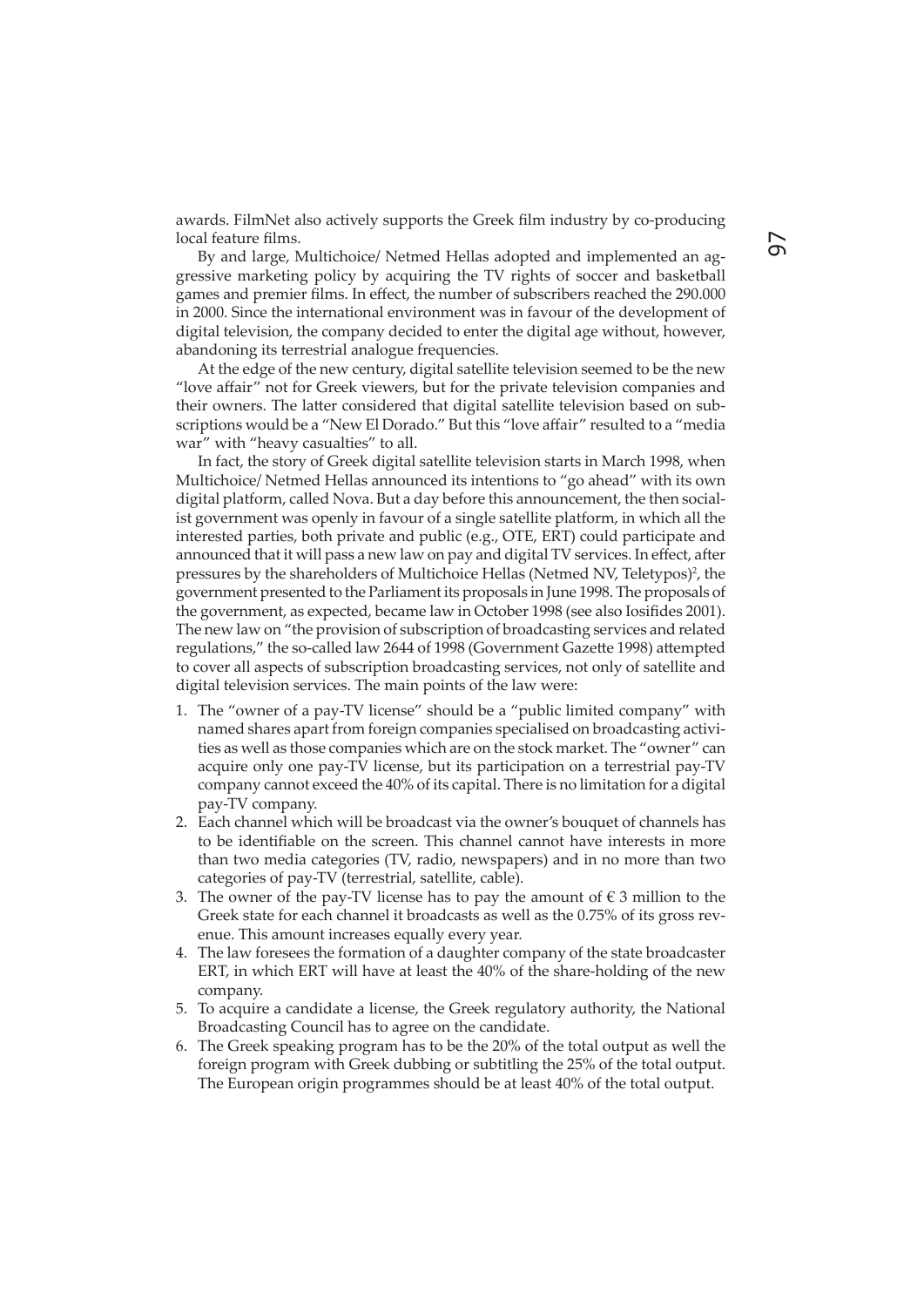After the law, the involved parties expressed their interest to cooperate on a single, joint digital platform considering that the Greek market was too small for competitive digital ventures. In the meanwhile, Multichoice/ Netmed Hellas at the end of December 1998 applied for a license at the Ministry of the Press and the Media and at the NBC. Moreover, the interested parties started negotiations concerning the percentages they would hold on the digital satellite platform, Nova of Multichoice/ Netmed Hellas. Each part asked from a different consultant (Lehman Brothers and Merrill Lynch) to evaluate the value of the company. But, as the interested parties started a new round of negotiations, an unexpected development took place. Multichoice/ Netmed Hellas on the hand, and the prospective buyers in the shareholding of Multichoice Hellas (ΟΤΕ, Antenna TV and ΕΡΤ), on the other, could not reach an agreement on the shares of the company. Moreover, the Ministry of the Press and the Media stated that it would expect the decision of the NBC as concerns the award of the digital licence. But, on May 20, 1999 the NBC decided to award a license to broadcast to Multichoice/Netmed Hellas.

In March 2000, a second company, Interactive S.A., member of the Intersat Group, led by businessman Mr. George Batatoudis (35%) – and at that time owner of the popular soccer team of Thessaloniki, PAOK – awarded a second digital satellite license. Interactive platform said that it would use the same decoder technology (Irdeto) as did NOVA, a decision that was very welcomed by Multichoice/ Netmed Hellas. The platform, however, never started transmissions, and the NBC on 28th October 2002 decided to recall the license.

During that period, one sees one more "episode" of the Greek digital satellite "saga." In March 2000, a third digital satellite TV venture announced its aim to offer its services to the audience. In effect, after extensive negotiations, among telecoms organisation OTE3 , the public broadcaster ERT and Alpha Digital Synthesis S.A., a subsidiary of private TV station, Alpha TV<sup>4</sup>, concluded on the terms and conditions concerning the establishment and operational framework of the following companies:

- 1. A pay-TV company that would provide digital radio-television subscription services. The pay-TV company was to be formed through ERT's subsidiary, as stated under the law 2644/98 had already the license for the provision of subscription radio and television services.
- 2. An OTE subsidiary, called OTE Media, which would provide digital TV infrastructure and transmission services as well as interactive subscription services.

According to the memorandum, the three initial partners, OTE, Alpha TV and ERT agreed to jointly invest € 300 million in two companies. However, questions aroused as to where OTE's two partners would be able to find the required capital required. ERT would initially hold a 34-percent stake in the pay-TV company, and OTE and Alpha Digital 33 percent each. At a later stage, the three partners would transfer equal stakes to smaller partners which will enter the scheme. Moreover, it was agreed that, apart of the main founding shareholders, other companies with activities related to the pay-TV operations would be able to participate. The initial partners also announced that they would move forward with immediate preparations and tests of the new digital TV platform, already on field trials through the Hotbird / Eutelsat satellite system. Nevertheless, on September 19, 2000, the new board of OTE decided that it would not be involved as a shareholder in any digital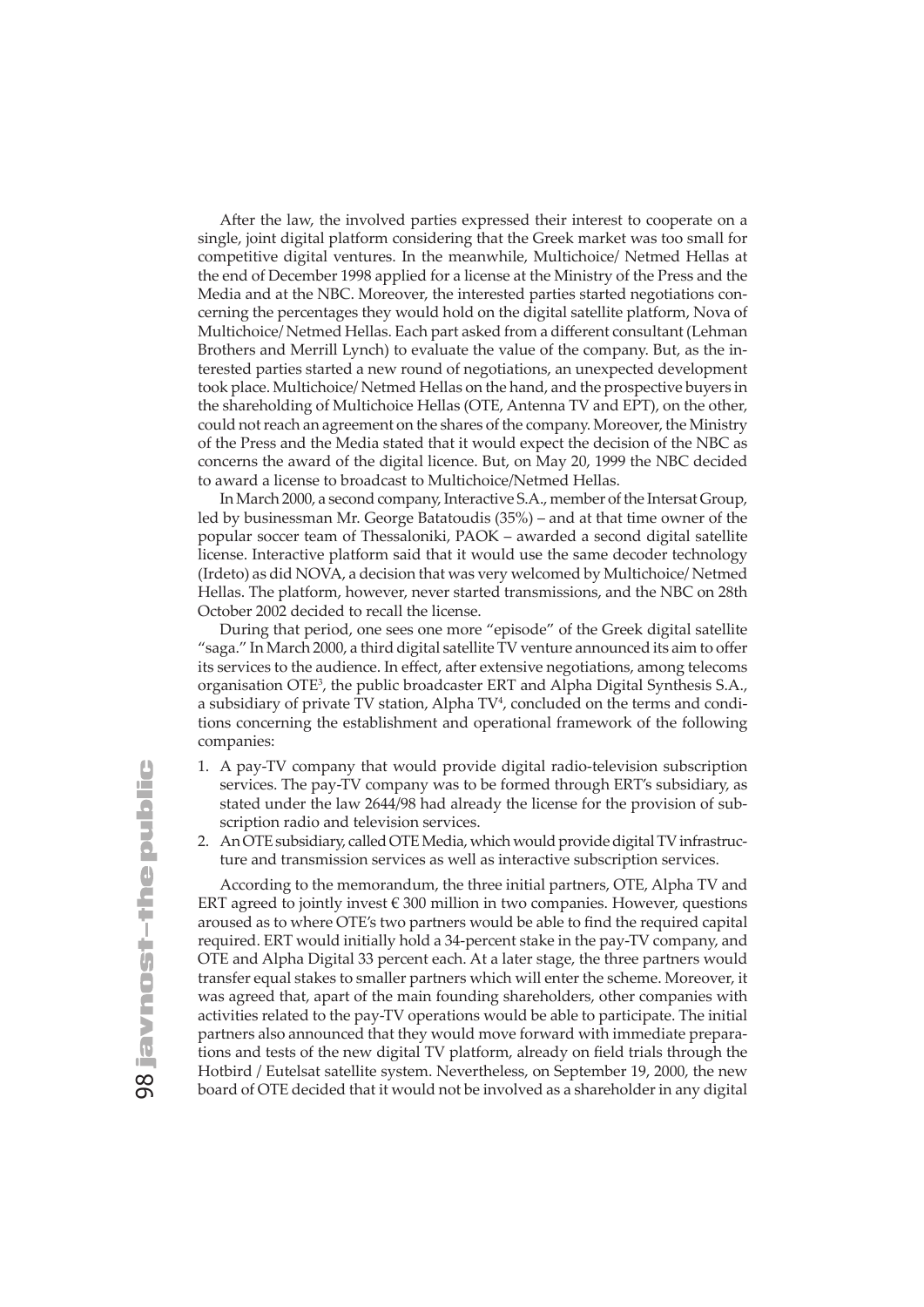TV and multimedia companies considering that the proposed consortium did not make good business sense.

At that time, it was considered that the position of Multichoice/ Netmed Hellas was further strengthened in the "Greek digital front." But, a crisis seemed to emerged among some of Greece's largest media owners and related businesses, following the clash between the main partners of the Teletypos company (which owns the leader market channel Mega Channel television) over their participation in Multichoice Hellas, in which Teletypos holds 42 percent. Lambrakis Press (or D.O.L. – owned by Christos Lambrakis) and Pegasos (owned by George Bobolas), two major shareholders in Teletypos, blocked on June 2, 2000 an agreed sale of their stake in Multichoice Hellas to Tegopoulos Publications, a company which was owned by Christos Tegopoulos and hold 6.4 percent in Teletypos.

The reason of this reaction was that this new development could endanger the careful balance of domestic media power maintained by the major players in the publishing world. To understand the complexities of the Greek media sector, one has to note that the above noted media moguls are, on the one hand, competitors in the newspaper market and on the other, partners in Teletypos, the owner of Mega channel. For example, D.O.L owns the dailies *Ta Nea* and *To Vima*; Pegasos owns the daily newspaper *Ethnos*, and daily financial paper, *Imerisia*, and Tegopoulos owns the daily newspaper *Eleftherotypia*. These newspapers are the leading daily and Sunday papers in the Greek newspaper market. Analysts commented that a crisis seemed to emerge in the mass media alliance, and a strong competition between the media moguls would intensify as they all looked for a larger share in the digital TV, pay-TV and Internet markets. After this new episode, a new attempt took place leading to the reconciliation of the interested parties. In December 2000, Tegopoulos S.A. agreed to buy a small portion (about 5%) of the Netmed N.V., but the final agreement was never signed. According to the press, the foreign shareholders of Netmed had proposed the main shareholders of Teleptypos to move their participation from the capital of Multichoice Hellas to the holding company Netmed N.V.<sup>5</sup>

#### New and Old Digital Players

But Multichoice/Netmed Hellas could not wait any longer. In practice, as noted above, the start of digital satellite television in Greece begins in December 16, 1999 when Nova started officially its operation by securing three transponders on Eutelsat's Hot Birds 2, 3 and 4 respectively, all located at 13 degrees East.

The 15-year contract was the first that the Greek state signed with Netmed Hellas. It entailed the payment of 0.5 percent of the company's gross annual profits, to be adjusted every two years, and  $\hat{\epsilon}$  4.500 per day. The service started by providing a wide variety of Greek and international channels as well as interactive services. Through NOVA, the viewers would be also able to see more than 100 foreign satellite channels and listen to local and international radio stations.<sup>6</sup>

Each household that subscribes to Nova had to pay a subscription of  $\epsilon$  45.5. The cost of the reception equipment (a satellite dish of 60 cm in diameter, access card, decoder and instalment equipment) is  $\epsilon$  467 plus VAT. In the first month of operation, NOVA attracted 15,000 subscribers. In 2006, the cost of the Nova basic package was  $\epsilon$  369 for decoder, dish and smart-card, while in March 2007 the package was offered at the price of  $\in$  99. Subscription fee is  $\in$  53.90 a month.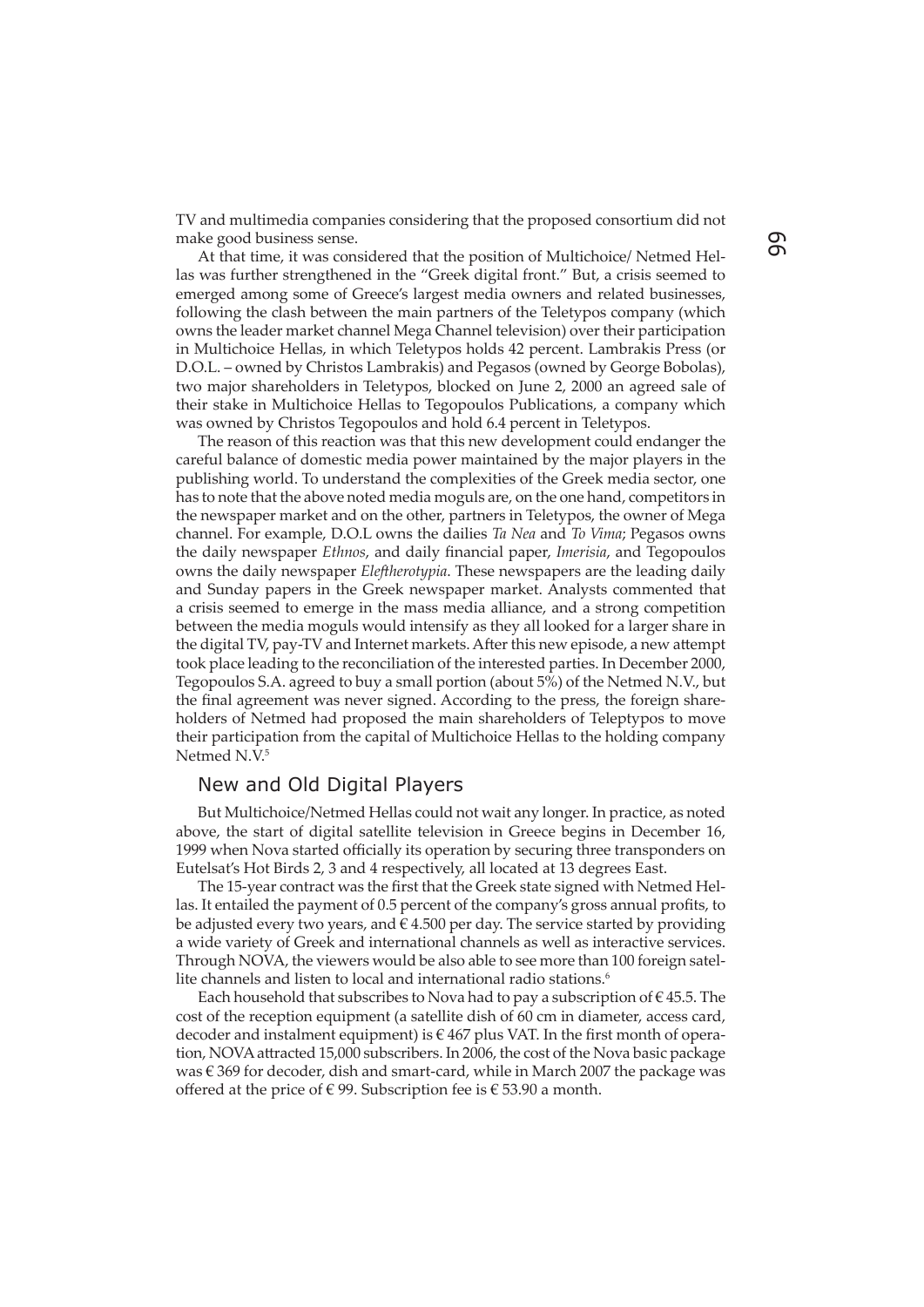One and a half year later, the private TV station, Alpha TV, announced its plans to enter the digital television with its platform, Alpha Digital. The second digital satellite platform in the Greek universe started operations on October 29, 2001. As Alpha TV's MD, Mr. Efstathios Tsotsoros, said in the launch press interview that all necessary satellite equipment were to offer in a special price package to subscribers until the end of January 2002. In November 2000, the government granted a license to Alpha Digital Synthesis S.A. to operate its own digital satellite platform. The company was a joint venture of Mr. Efstathios Tsotsoros (35%) (Mr. Tsotsoros as noted was also the chairman of Aplha TV) and Greek businessman George Kontominas (60%) though his companies Interamerican Hellenic Life Ins. Co. (insurance, 20%), Intertek International Technologies (20%) and Alpha Communications Network (19.4%) and others. There were also negotiations for the participation of an American company, but details never given. According to the press interview the company had invested  $\in$  89.6 million.

Alpha Digital's satellite bouquet consisted of 17 thematic TV channels and radio stations. The initial channel list included: Alpha Sports 1 & 2, Extreme Sports, Alpha Cinema, TCM, National Geographic, Adventure One, Cartoon Network, Club, Avante, Reality TV, Playboy/Spice, Private, CNN, Alpha TV and Polis TV. It also transmitted more than 100 free channels and 50 radio stations and had already signed contracts with leading and popular soccer teams to broadcast exclusively their home games (among them Olympiacos, AEK, PAOK). Alpha Digital had selected as its Conditional Access (CA) the Viaccess<sup>TM</sup> algorithm and as its software environment the Open TV<sup>™</sup> Operating System. However, its system had slots for common interface (Irdeto, Conax, Mediaguard). The Eutelsat's HotBird 4 and HotBird 1 satellites were used for transmission. The reception equipment-decoders, which could be used were of Sagem, Nokia, Humax, Samsung and Technic Sat.

The cost of the reception equipment (satellite dish, access card, decoder and instalment) cost  $\epsilon$  455 including the VAT by January 31, 2002. Those consumers, who wished to buy the decoder only, it cost  $\in$  317. Each household that subscribed to Alpha Digital has to pay a monthly subscription of  $\epsilon$  43.6.

Regardless there were voices arguing that the Greek broadcasting market was too small to sustain competing digital platforms operating incompatible decoding technologies, Alpha Digital considered that subscription television was in its infancy in Greece. They seemed to believe that the digital TV was in its infancy and the market would create a vast business opportunity during the years of the realisation of convergence and that there was room for a second operator in the market.

The main aim of Alpha Digital was to offer its services to the subscribers at reasonable prices considering that the cost of pay-TV in Greece was too expensive. Having in mind that football was the "number one" programme for pay-TV it offered much higher contracts to the football companies of the premier league, and thus 10 out of 18 them broken their previous contract with Multichoice/Netmed Hellas.

In 1996, Multichoice/Netmed Hellas acquired the exclusive soccer rights for the Greek championship for the period 1997-2001 at  $\epsilon$  44 million. In 1998, it acquired for the exclusive TV rights to televise the Greek Basketball League games from 1998-2002, offering an unprecedented  $\epsilon$  32 million for the rights for the first two years. In 2001-2002 Multichoice/Netmed Hellas dealt with individual basketball teams. In effect, by 2001 Supersport dominated the TV sports games of the Greek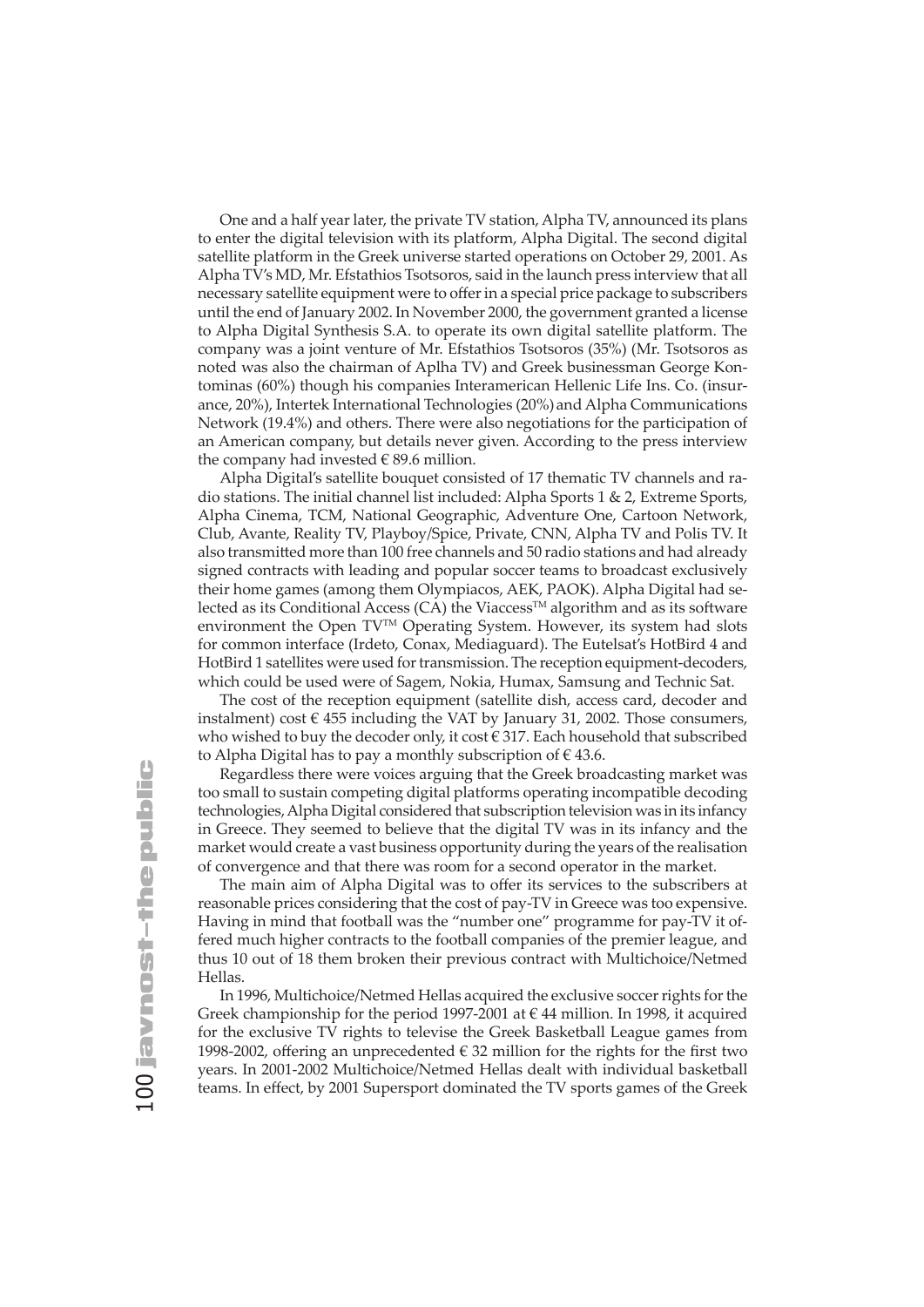market since it had the exclusive rights to cover soccer and basketball, the most popular games in Greece.

But the entry of Alpha Digital changed the rules of the game. In fact, in 2000 Netmed Hellas paid € 10 million for the Greek Premier League for the period 2000- 2001, while in 2001 year, Alpha shelled out  $\in$  70.4 million, including  $\in$  2.9 million for television rights to small teams, such as Panachaiki's home games for a year and another  $\epsilon$  14.7 million to very popular team, such as Olympiakos.

The result was a "war" between the two digital platforms and the Greek premier league became one of the most expensive programmes in European television. But this war led to an impasse, if not fiasco. After a year of intense competition, especially on soccer TV rights, Alpha Digital with only 35.000 subscribers, in September 9, 2002 announced the suspension of its operation due to its failure to meet its economic obligations. Its collapse brought the woes caused to soccer by the television rights problems that affected other European countries.

In effect, the failure had begun some time earlier. Even before Alpha Digital went on air, it was talking to Nova about the possibility of a merger. When talks broke down, and negotiations with the Hellenic Telecommunications Organisation (OTE) and public broadcaster (ERT) also came to nothing, Aplha TV's MD, Mr. Tsotsoros, decided to go ahead with Alpha Digital, overlooking the messages coming from the market and the problems that digital TV was facing in other European countries, like Britain, Spain, Italy, Germany, etc. Regardless all the negative forecasts, Alpha Digital did not consider that two pay-TV platforms – even if not of similar content – were one too many for the small market in Greece (with a population of 11 million), when even advanced media audiences such as Britain and Spain could not sustain them.

At the same time, Alpha Digital was seeking for alliances and mergers even with groups the size of Kirch, and smaller ones in Spain and Italy. Market players wondered how such a plan could have been implemented and how a successful businessman, such as Mr. Dimitris Kondominas, could have become involved in such a risky enterprise. According to one view, Tsotsoros wanted to get into Multichoice/ Netmed Hellas at all costs, so he needed as many subscribers as possible in order to increase his negotiating power (Karakousi and Diamanti 2002). Nowadays, Alpha TV, the private terrestrial TV channel, has joined the Nova platform.

|                                         | 2000                         | 2004      | 2005      | 2006*     |
|-----------------------------------------|------------------------------|-----------|-----------|-----------|
| TV households                           | 3.500.000                    | 3.650.000 | 3.700.000 | 3.700.000 |
|                                         | Percent of households owning |           |           |           |
| Cable TV                                |                              |           |           |           |
| DTT                                     |                              |           |           |           |
| Digital DTH pay-TV                      | 1.55                         | 4.82      | 5.66      | 6.50      |
| Analogue terrestrial pay-TV             | 787                          | 3.07      | 2.55      | 1.95      |
| Total of digital and<br>analogue pay-TV | 9.42                         | 7.89      | 8.21      | 8.45      |

Table 1: The Development of Pay-TV in Greece (2000-2006)

\*First quarter.

Sources: Papathanassopoulos 2005; Paron, 2 July 2006, 28; <www.satleo.gr> Compilation by the author.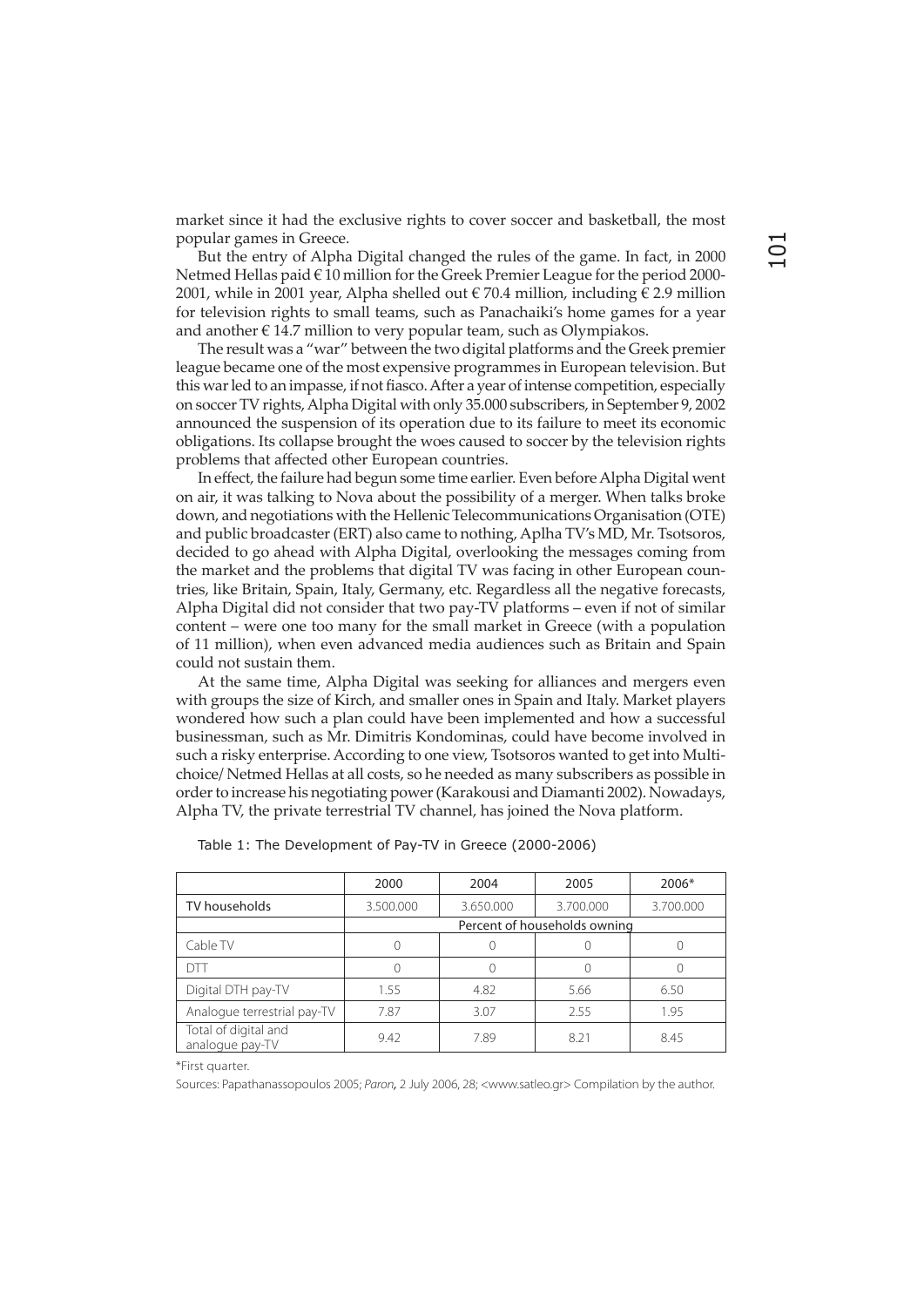After a long period of delays and indecision from 1993 until 2000, Hellas Sat, the first Greek satellite was launched by Lockheed Martin's Atlas 5 rocket into orbit, in April 2003 from Cape Canaveral at 36 degrees East. Hellas Sat aims to link Greece with its Diaspora and to provide services to the country's remote island and mountain regions as well as to serve a range of civilian and military needs. It can be used for video transmissions, digital satellite television broadcasting, highspeed Internet connections and two-way broadband services.

Hellas Sat, owned and operated by Hellas Sat Consortium Ltd and Hellas-Sat SA of Greece and Cyprus. OTE is the major player in this satellite venture since it owns an 83.34 percent stake in Hellas-Sat SA. The project cost € 180 million, including the satellite, Atlas rocket and insurance, Spaceflight Now, the online space news service reported. The satellite was built by Astrium of France and is based on the Eurostar E2000+ satellite model. Other shareholders in Hellas Sat are the Hellenic Aerospace Industry (EAB) with 3.93 percent, the Cyprus Telecommunications Authority with 3.84 percent, Cypriot IT firm AvacomNet Services with 8.5 percent and Canada's TELESAT with 0.39 percent. A primary controlling station is located in Greece and a reserve one in Cyprus.

The cooperation with Cyprus emerged when, during the process of consultations and negotiations with the involved companies in the project, it was realised that it made business sense only on the basis of the joint use of the frequencies of two orbital (geostatic) positions. Canadian company Telesat, a partner with Cyprus bourse-listed AvacomNet, proposed the joint use of the frequencies of Hellas Sat and Kypros Sat in the same position (i.e., 39 degrees east longitude), in which the Cypriot satellite has 16 frequencies and the Greek one 24.

Hellas Sat functions fully, meeting the needs of OTE and covers Greece, Cyprus and another 25 countries in the Balkans, Central Europe, Africa and the Middle East, and is active for 15 years. For some analysts, the whole venture is expected to provide significant economic and political benefits for Greece, ending Turkey's monopoly in the Balkans and the eastern Mediterranean with its three satellites. One can say that OTE with Hellas Sat has always reserved the right to launch its own digital package. On the other hand, others have argued that a national but expensive satellite system is not necessary since there are plenty of satellite transponders, mainly by Eultelsat, which cover the Greek territory. Nova, for its part, has stated that it has no intention of moving its package from Eutelsat's HotBird to Hellas Sat, "though the latter's owners will undoubtedly continue to entice the platform in the future with a competitive pricing structure. Nova might continue to resist, however, given the undoubted disruption such a move would cause its subscribers, who would all have to reposition their dishes to face 39[degrees] east" (Adams 2003, 12). ERT also reacted of going to Hellas Sat. At the moment, although the public broadcaster cooperates fully with OTE, it wishes to broadcast its satellite services via the HotBird satellites considering that the prices for leasing the Eutelsat's transponders though France Telecom's Globsat are less costly compared to Hellas Sat. ERT, as Nova, also considers that if it had to move to Hellas Sat, its satellite customers would have to reposition their dishes (Zotos 2006; *To Vima* 2006).

Some others said that was a decision mainly for prestige, if not geopolitical, reasons or the decision was influenced by pressures from interested companies. At the moment, Hellas Sat have is trying to find a dent in the Greek satellite TV market (Papathanassopoulos 2006).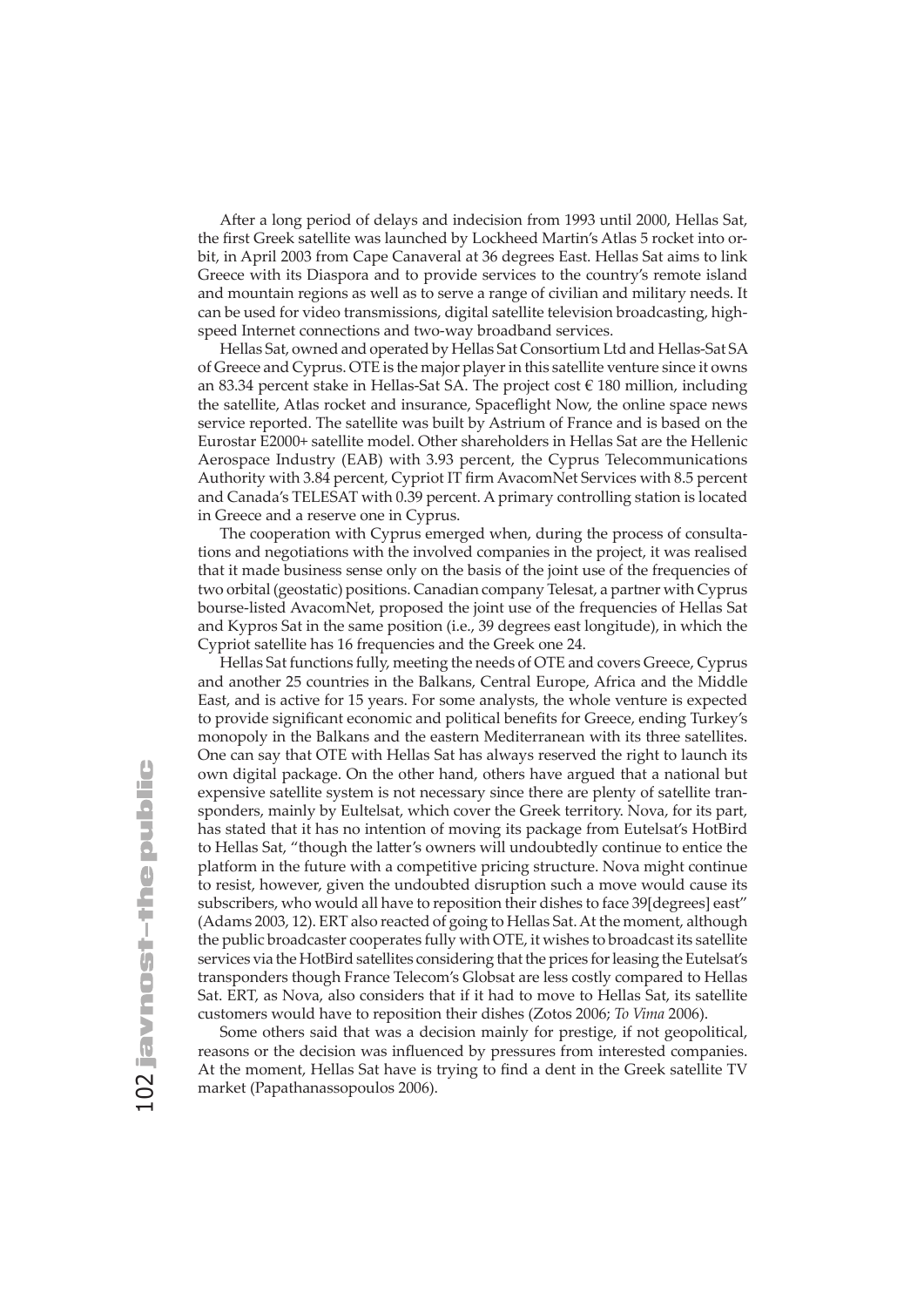#### Digital Terrestrial Television

Although the international forecasts argue "satellite distribution is the only commercial digital transmission system and none is expected to challenge it for the foreseeable future" (Godard, Bisson and Aguete 2003, 79), digital terrestrial television (DTT) seems to be the next move of the country, and a priority of the present conservative government. While, there is no digital or analogue cable TV service in Greece<sup>7</sup>, the reason to go on "ground digital" is again due to the international developments and especially due to the decision of the EU, its member-states to switch off from analogue to digital by 2012 (see Iosifides 2006), and to the fact that the main part of the population lives in the major cities of the country. For example, with almost 40 per cent of the country's population living in Athens, the city will be a priority for DTT coverage.

The government aims to undertake the integration of Greek television industry into the DTT through the public broadcaster. According to the government plan, in the coming years, ERT's transition from analogue to digital television will take place gradually and regionally. The government wishes by 2012 most of private broadcasters would switch off from analogue to digital transmission.

In effect, the public broadcaster has started three digital terrestrial channels (Prisma+, Cine+ and Sport+) within the first half of 2006. ERT broadcast its first digital programme Prisma+ on March 20, 2006. Prisma+ is a channel with broadbased appeal that is fully accessible to those that are sight or vision-impaired and broadcasts daily for seven hours, with programmes that use sign language and subtitles. In May 2006, ERT launched the two other channels, Sport+ and Cine+. During the pilot stage, which will last approximately one to two years, each channel will broadcast a new programme 6-10 hours daily. The programmes are repeated around the clock. In the next two years, ERT aims the programmes of its digital channels to consist of new productions. The three pilot digital channels are funded by ERT SA's budget. The reception of the signal is free-to-air, advertisements are not broadcast and the programmes are different to those of NET, ET1 and ERT3.

On the other hand, the players from the private sector, having the previous experience of DTH Pay-TV, seem to follow a "wait and see" strategy. To a certain extent, as Iosifides has noted (2000, 14), DTT is not considered commercially viable since it requires huge investments and involves high up-front costs. This is more difficult in the case of Greece since the geographical mountainous morphology of the country is an impediment of operators entering the DTT market. Moreover, since the most of Greek population lives in Athens and Thessaloniki, "it leaves little economic incentive for providing DTT to people living in the countryside, remote areas and isolated islands."

Nevertheless, with DTT the government may find a good reason to, at last, regulate the UHF frequencies. Since the analogue terrestrial television landscape is still unregulated and any attempt to "bring order" in the frequencies would cause major problems –mainly by those who would be excluded- on the one hand, and Greece has to switch off from analogue to digital by 2012, on the other, the move and a coherent policy regarding the licenses to digital transmission on an earlier stage (say by 2009-10) might be the solution of the only unregulated broadcasting system in the European Union. However, even in this case there have been reactions from the private terrestrial broadcasters. They accuse the government that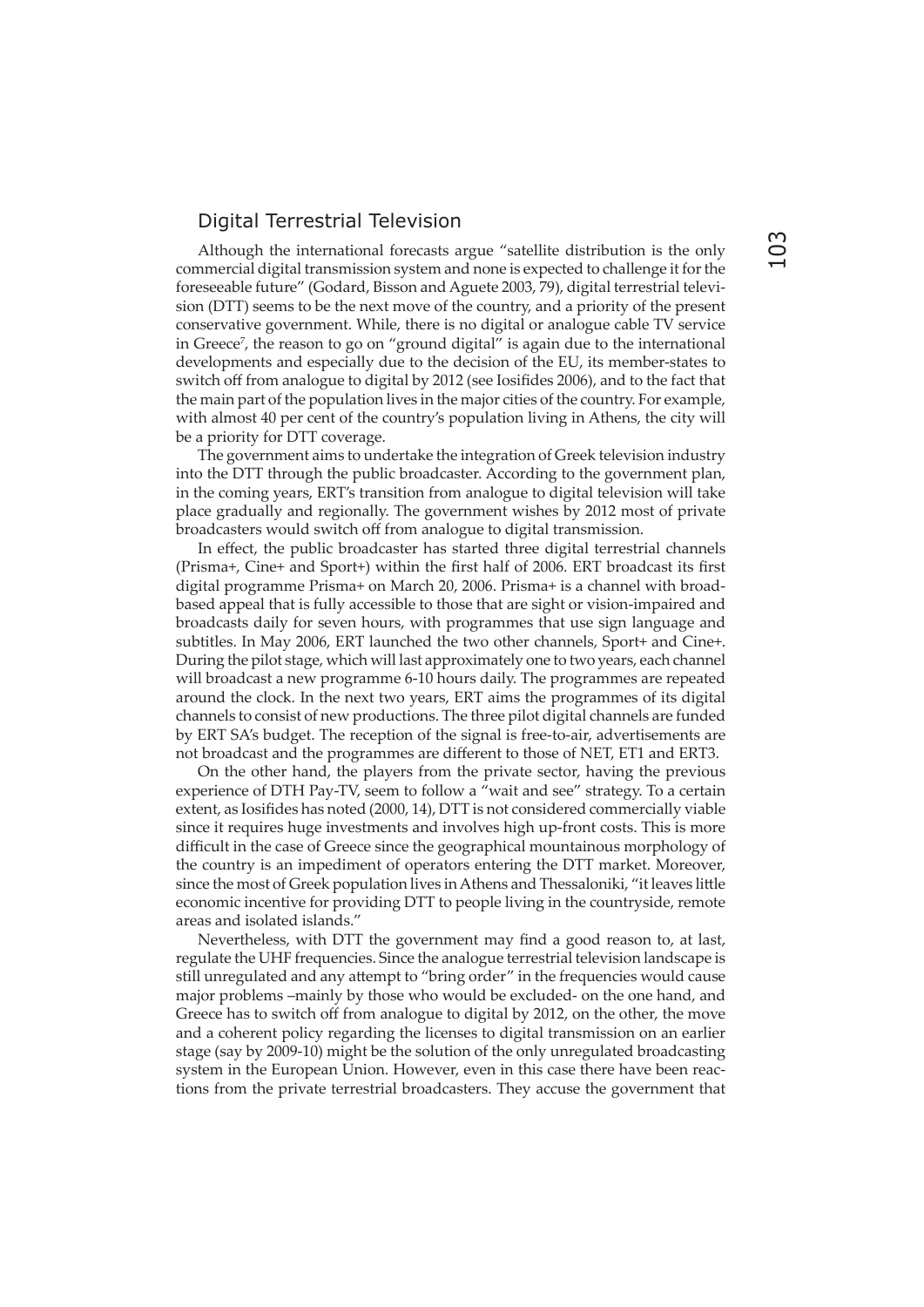on the one hand, it has give the green light to the public broadcaster to enter the digital terrestrial landscape, and on the other, it are left only with promised. They also argue that the government by following this way, the public broadcaster gets a competitive advantage for the digital era, while the private broadcaster they still hold no licences (either analogue or digital), although they are ready to use the digital frequencies.

It seems that the government, in hard contrast to the late 1980s, tries, on the one hand, to regulate the new sector (with resource allocation, licenses, timing of switchover) before it becomes unregulated as in the case of the analogue frequencies, and on the other, to prevent the dominance of the private broadcasters by defending the public broadcaster, which was left helpless back in the late 1980s.

#### Reasons of the Digital Satellite Failure

Since digital pay-TV entered the Greek television universe, it was frequently remarked that the domestic market, due to its size and peculiarities, was not in a position to sustain two competitive digital platforms (Papathanassopoulos 2006; 2002; Iosifides 2002; 2000). In practice, the eagerness of the interested businesses to introduce digital TV services led them to ignore both the size of the Greek market and Greek consumers' behaviour. Perhaps nowadays, after the recent fiasco, those involved (the soccer teams, businessmen and the State) have learned about the peculiarities of the Greek market.

The Greek market is too small for competing digital pay-TV ventures. As a result, no economies of scale are created and the final cost is passed on to the consumer. In other words, Greek customers have to pay more than their counterparts in a larger country to buy the service and the needed reception equipment. At this point, someone could object that the existence of competing services could offer better prices to Greek consumers. This, however, did not happen in practice. On the contrary, the 35,000 consumers that put their trust in Alpha Digital felt they lost faith in innovative ventures, although it was said they would be allowed to transfer to another platform, at no extra cost. Even worse, the competition between the two incompatible platforms hindered, rather than helped, the development of digital and pay-TV in Greece. The market did not expand with the arrival of the second platform but changed only marginally, as consumers either deserted one platform for another or paid for a second subscription and decoder. In Europe and the United States, which are far ahead of Greeks in new media, the venture into competitive platforms was proven financially unsound, causing great losses to competitors. The messages were quite plain but strangely, overlooked.

Besides the arguments about the economic feasibility of the future, what would be interesting to know whether this service would actually be attractive to the average TV viewer, who has gone through a protracted period of economic austerity, has long exhausted any excess savings and replaced them with debt, and, after all that, is called upon to choose among non-compatible stations — especially when, because of the small size of the market, he will be called upon to pay more than, say, his/her British or German counterparts.

Despite all that, digital and analogue pay-TV has a considerable market penetration in Greece. But at around 8 percent, this translates into a mere 300,000 subscribers. Even if this rose, say, to 400,000, this number is too small for compet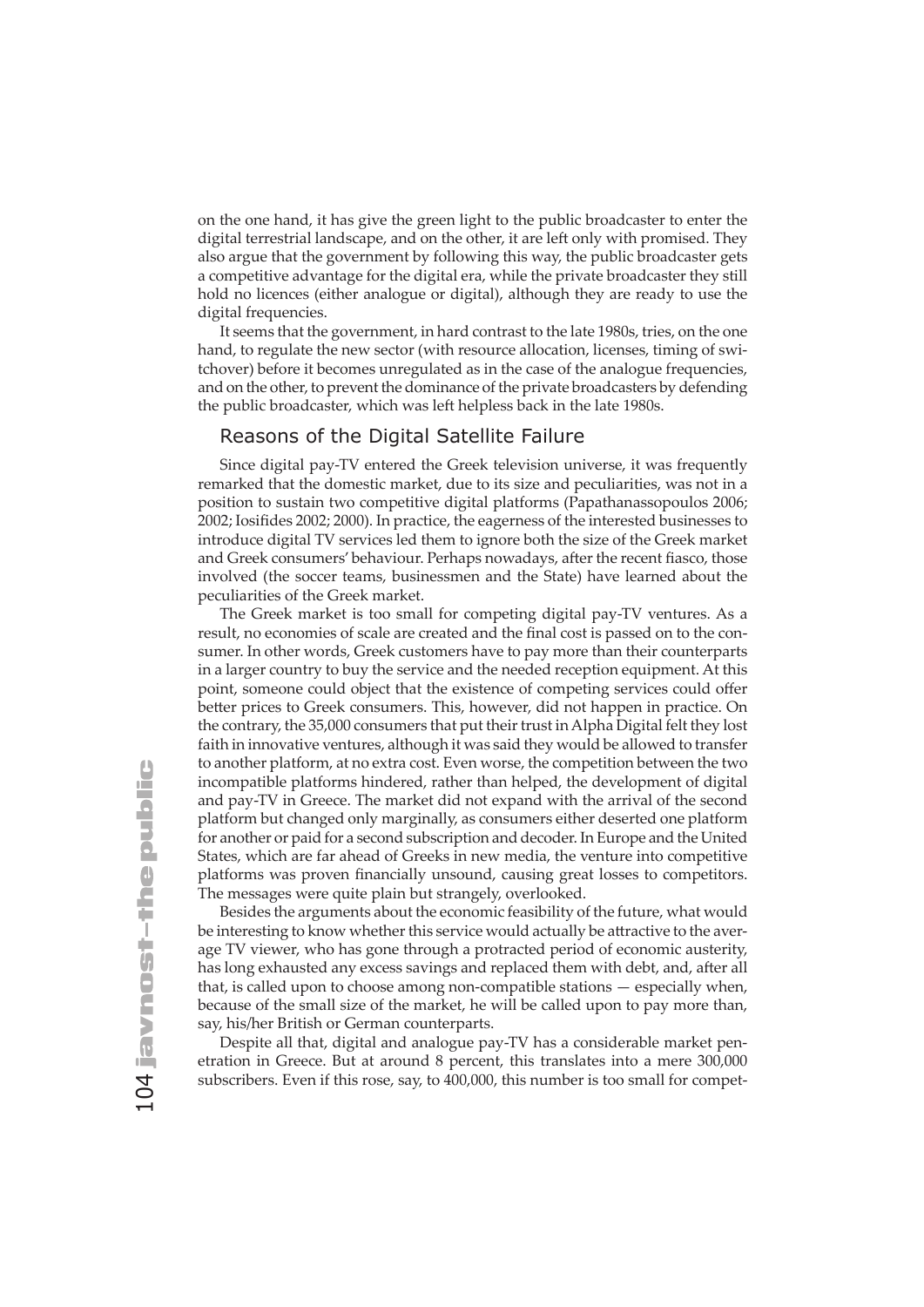ing stations to coexist. In Spain, for example, the disappearance of digital pay-TV Quiero led the two competitors, Sogecable and Telefonica, to conclude that "in such a small market as Spain, with 11.7 million TV households and a potential market of between 5 and 6 million subscribers, there is no room for two competitive digital platforms." If there is "no room" in such a market, what can one conclude for a country of the market size of Greece?

The size of the market also has another dimension, namely, the capacity of Greece's audiovisual production. Everyone in the market knows that, in order for satellite TV ventures to succeed, they must feature programming attractive to Greek TV viewers. TV viewers have proven they are attracted mainly by domestic productions. Is local production ready to satisfy such a high demand, and is this economically feasible, given that no other country, save Cyprus, listens to Greek programs?

It is known that the culture of pay-TV has not taken root in Greece as much as in other European countries. Even in those countries, the majority of TV viewers either has not heard of digital TV (UK, Germany, Italy) or do not care to find out (Spain). One can wonder if we could envisage a fast growth of digital TV, and especially pay-TV in Greece, taking into consideration that there is a systemic high churn problem during the summer months. Its proponents probably confused the digital TV and the mobile telephony markets.

The relationship between new media and technological systems is not simple. At least, new media demand systems and content, that the consumer would not find anywhere else at reasonable prices. Thus, in a country like Greece, one may wonder the reason that the average consumer would pay a large sum of money in order to buy new TV equipment when the offered product is not significantly different from what the usual TV channels offer for free. Digital TV's insistence on soccer as the product that would create clients was mistaken, since analogue free-to-air channels show soccer games (Champions League, UEFA Cup) at least twice a week. Also, the fact that one could not watch the whole Greek league on a single platform also worked against it.

TV rights for Greek soccer games, which were, erroneously, considered as the main engine of digital TV's development, became too expensive. Compared to the size of the population of subscribers, TV rights for Greek soccer had become the second most expensive in Europe, after the UK. Mutlichoice/Netmed Hellas, which acquired the exclusive TV rights for soccer matches for five years, and which had paid a total of about 44 million euros had sustained major losses throughout. With Alpha Digital's entry, TV rights increased ten, even twenty times. Moreover, the collapse of Alpha Digital drove Greece's shaky professional soccer world to a financial crisis, with over half the Greek premier league teams were in serious financial trouble (Koukoulas 2002).

What the Greeks learned after this "digital war" that soccer's attraction to the public has its limits. As a result, soccer and other sports are nowadays considered an overvalued product. Combine this with the economic slowdown and the low rate of growth of digital TV, one can easily understand see why pay-TV channels could no longer afford to pay the vast sums as they used to pay for TV rights. As in other European countries, it is unlikely that soccer teams, at least in the case of Greek soccer teams, will ever be offered these sums again.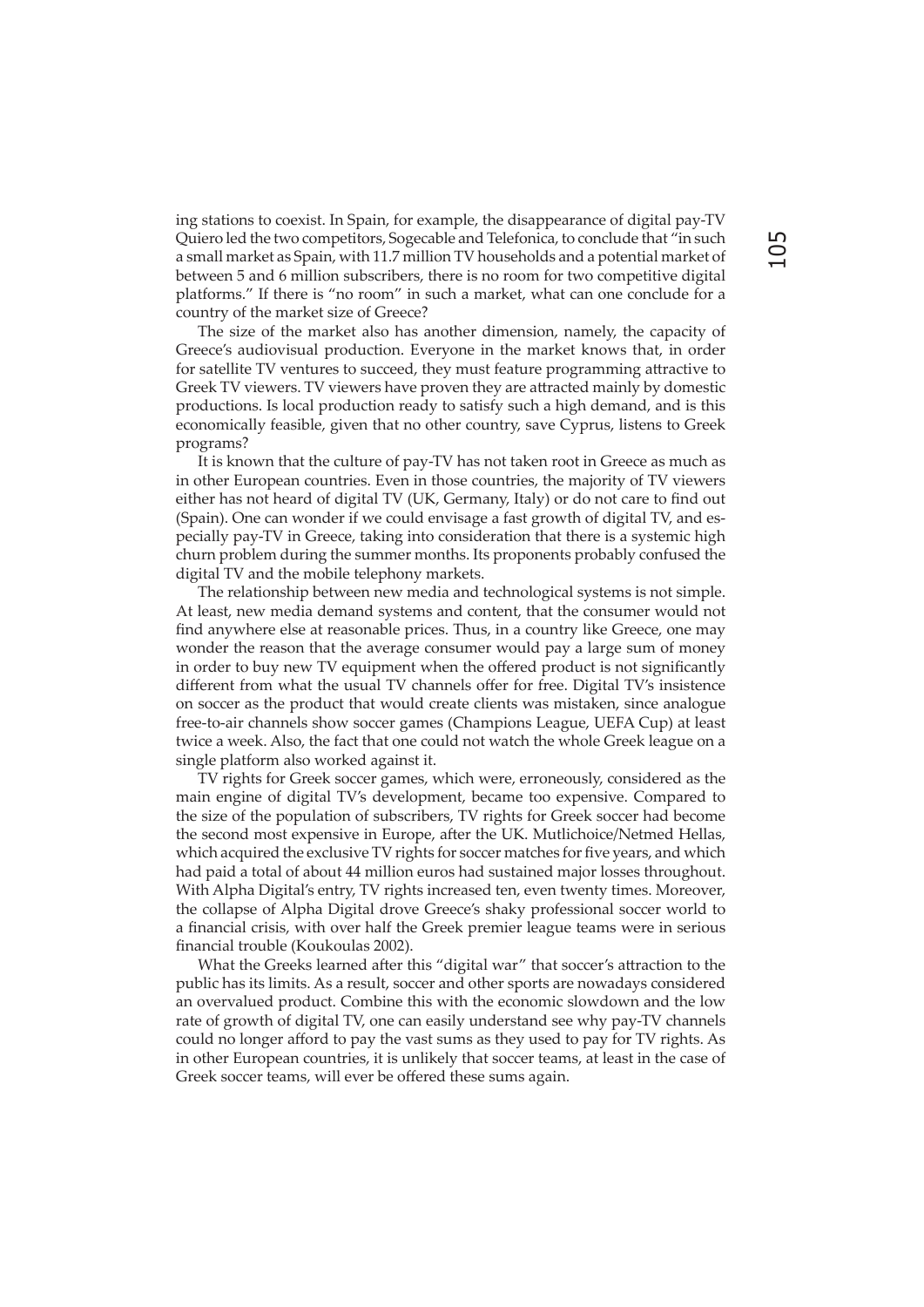#### Concluding Remarks

The digitalisation of the Greek television system may be the last chance for the re-regulation of the sector. Indeed, as noted above, the government has adopted a rather active, if not proactive, approach regarding the new developments. This is also manifest that although we live in a "technology push" era, television policy, at least, is not shaped by technology alone. The governments still have a decisive impact on their broadcasting policies.

Nevertheless, the transition to digital television is part of a larger process of change (Galperin 2004, 4) in most Western and industrialised countries. But this is more complicated for smaller countries. The case of digital television in Greece reaffirms the hard problems that small states face in the development of the new media. The developments in the communications domain and the media field in particular, cannot easily be followed by the smaller European states in terms of power, resources and market size (Traquina 1998; Meier and Trappel 1992; Burgelman and Pauwels 1992). In fact, there have shown a considerable time lag in terms of development and implementation of media policy, lack of coherence in implemented policy and poor execution in the policy. This is because smaller European countries face both external and internal problems in their effort to formulate and implement their broadcasting policies. This is because the globalisation of the audiovisual economy and the integrative action of the EU eventually promote the marginalisation of both production and culture in smaller countries (Papathanassopoulos 2005).

Thus the smaller countries that have a limited market for their national products –and this in turn posses an obstacle for the profi tability and survival of their small audiovisual industries- have very limited possibilities of exploitation the new developments in the media landscape and new technologies. Moreover, the smaller states face internal difficulties which are a consequence of internal structural weakness, resulting in inadequate national policies, with plenty of irrationalities and paradoxes (Burgelman and Pauwels 1992, 181).We saw for example, in the case of Greece, how the state on the hand, wanted to regulate the development of digital satellite television, and on the other, could even put the players together.

In effect, small states have to act and react under different conditions to new developments from those found in the larger states (Meier and Trappel 1992). One may wonder why the Greek viewer to become a subscriber with so many free channels at his/her disposal, and especially when most of them broadcast premium movies and soccer games at least twice or more per week. In fact, the policies of the smaller states have to take in account the policies of larger countries, rather than the other way round. This is because their resources are limited, their market size is small for production and consumption, and their markets do not usually represent a worthwhile target for multinational corporations. Major players, such as Rupert Murdoch, never really considered to entry the Greek market since it is small and mostly unregulated. The result is that small states, such as Greece, have gained little from the changes in the European media landscape. The case of digital satellite television seems to confirm this thesis.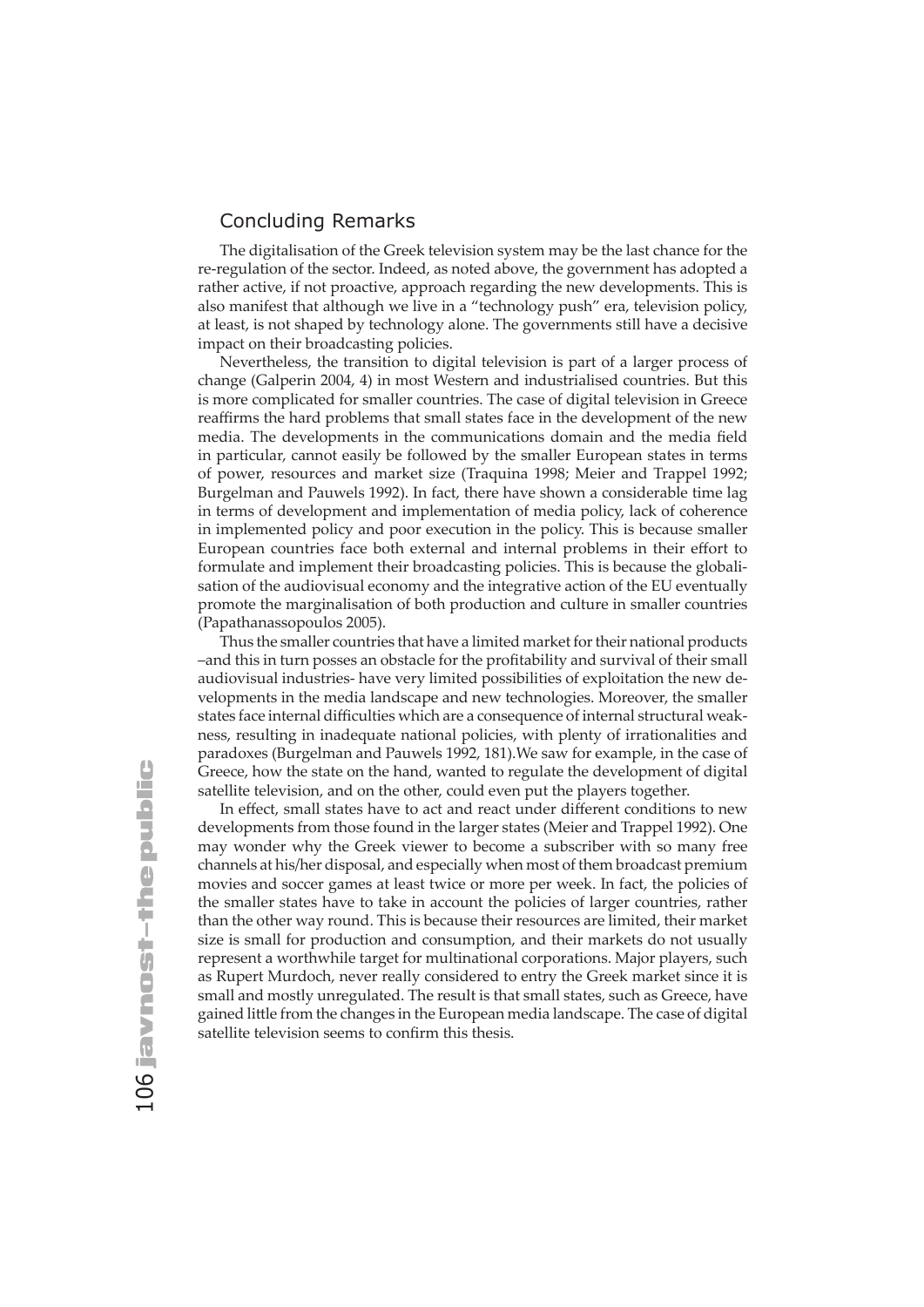#### Notes:

1. One has to note that in practice the first pay-TV channel in Greece was TV Plus transmitting in the Attica region, but it never managed to attract many subscribers and with the advent of Filmnet, it ceased its operation.

2. The owners of Teletypos company which participates in the Multichoice Hellas consortium (42%) in May 1998, in a letter to the Prime Minister were pointing out that while the delay in granting a license was "legally unacceptable," they also pointed out that in practice obstacles continued to thwart Multichoice's plans to start broadcasting digital television. At the end of April 1998, Netmed Hellas sought to resource with the European Commission over it saw as stalling of its license. Netmed said it had invested € 9 million in Greece since 1995 and was employing 423 people, while the investment for NOVA project is of € 12 million.

3. OTE, the Hellenic Telecommunications Organization, ranks amongst the top companies in the country and the top 10 telecommunications organisations in Europe. OTE is also listed on the Athens Stock Exchange (ASE) and on the London and New York Stock Exchanges. The market value of the company was estimated at \$ 12 billion in October 2001. OTE, due to the deregulation of the telecommunications market on January 1, 2001, was preparing a broad array of innovations to deal with the expected stiff competition. The telecom's marketing plan, attached to the 2000- 2004 Operational Program, included pricing differentiation – including discounts for large clients, multimedia services for household users and data provision to businesses. As concerns television, it aimed at the development "broad-zone" services, which was estimated to secure about  $\in$  9 million until 2004. These will mainly come from VoD (Video on Demand) subscriptions – to cost about € 19.5 monthly, the VoD "pay for view" (€ 1.40 per film), and subscription to the Fast Internet service (€ 30 monthly). OTE was proceeding with some broadcast tests and was planning to start test transmissions of ten channels (ET1, NET, ALPHA, Seven, Parliament Channel, etc) plus 13 radio services as well as OTE's channels such as OTE Promo, OTE Cinema 1 and 2.

4. Alpha Digital Synthesis S.A. was a sister company of private TV station, ALPHA TV (though its subsidiary Helliniki Dorifiriki Teleorasi) and was in a joint venture with the Interamerican Insurance Company (through its subsidiary Intertek-Diethnis Technologies. The chairman of Alpha Digital Synthesis S.A. was Mr. E. Tsotsoros who at that time was also the MD of Alpha TV.

5. Netmed N.V. makes business in Greece and Cyprus belongs to MIH (Μyriad International Holdings B.V) (84.6%), Global Capital Partners II LP (10.3%) and to ANTENNA PAY-TV LTD (5.1%). Multichoice Hellas made up Netmed Hellas/Myriad Development BV with 40%, Teletypos (the company that owns private TV station Mega Channel) with 40%, 13% Tiledrasi A.E., 2% Sunspot Leisure Ltd, 5% Lumiere TV Ltd, a Cypriot company. The companies ΜΙΗ and Netmed NV belong to Naspers Ltd, a multinational company quoted on the stock markets of Nasdaq and Johannesburg and is located at Hoofddoorf, the Netherlands. The operations of the group Naspers based in Cape Town expand to more than 50 countries. The company Tiledrasi Α.Ε. is based in Luxemburg.

6. When Nova started its operations it offered the pay-TV channels: Filmnet (movies), Film Sat (movies), Supersport (sports), K-TV (children) as well as the international channels CNN International, BBC World, Cartoon Network, Discovery. Nova platform also offered the Greek private free channels, Mega (general), Antenna (general), Mad TV (music), Alter (genera), which all transmitted on the analogue frequencies. Among its obligations were the free broadcast of the Parliament channel. Vouli TV, and the supply of necessary equipment to regional channels for relay transmission. In 2006 the Nova premium 'package' is consisted of the channels: Filment 1, 2, 3; Supersport 1,2,3,4,5, Eurosport in Greek, Eurosport News in Greek, MGN, TCM, Jetix, Cartoon Network, Greek Business Channel, Discovery, Animal Planet, National Geographic, History Channel, Travel Channel, Chase and Peche, Mad TV (music), MTV, Mezzo, VH1 and Interactive services (news, games etc).

7. The lack of development of cable TV service in Greece is also due to the barriers of Greek legislation. Until now the exclusive right to cable TV services belonged to national broadcaster ERT and OTE (National Telecommunications organisation). There are experimental cable services in Athens, Komotini, Volos, and Mykonos. Similarly, no IPTV services are available. ADSL in Greece is at an early stage. The total number of ADSL subscribers at the end of 2003 was 13,000, rising to 22,000 at the end of June 2004, meaning that less of seven per cent of the TV households in Greece have broadband connection. This is a very low figure and well behind neighbouring Mediterranean countries like Spain, with 17 per cent broadband penetration, and Italy with 11 per cent (Screen Digest 2004).